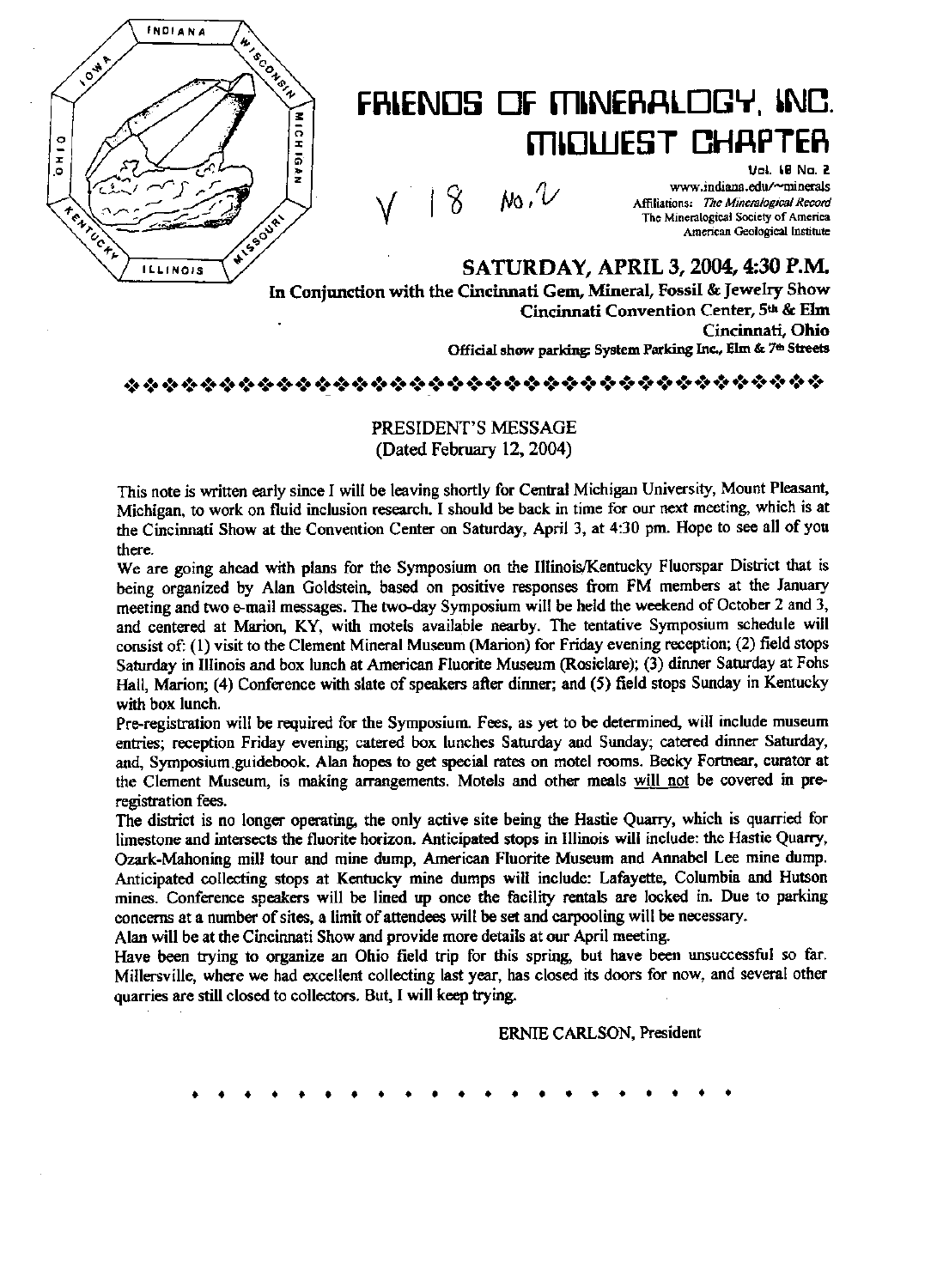### MINUTES-JANUARY 11, 2004

Eleven members of the Friends of Mineralogy-Midwest Chapter met at the Indiana State Museum in Indianapolis.

President Emie Carlson called the meeting to order. His first armouncement was that 8. Harman had resigned as Vice-President in charge of field trips. President Carlson volunteered to sct up trips in Ohio and Dwaine Edington agreed to find places in Indiana. They would work together on a temporary basis until another member volunteers or an appointment could be made.

The March meeting was discussed and members agreed to not have a meeting that month, but delay until April at the Cincinnati show. The meeting will be April 3, 4:30 P.M. More details will be completed at a later date.

Alan Goldstein is working on the Symposium to be held in the Fluorspar District somctime in October. Details will be announced at a later date, but some of the possibilities are to meet on a Friday evening. On Saturday there would be a field trip. Saturday evening would include a banquet with the symposium speakers afterwards. More field trips on Sunday could possibly be arranged. Each attendee would pay their own registration fee, motel, banquet and all other expenses. There would be no expense for the club. There is the possibility that attendance would be limited to thirty paticipants.

Peggy Fisherkeller armounced that the 2004 GEOFEST would be held on October 22 and 23. This would be different than previous years, as the dates are Friday and Saturday. Flyers with details will be included in the September newsletter.

Treasurer Lorraine Wright gave an approximate balance in the cheeking account.

Nelson Shaffer passed out posters from the American Geological Institute. He will attend the Board of Directors FoM meeting in Tucson as our representative and also as a representative of AGI.

President Carlson announced that he would be away from Kent State for a short while, but would be available through email. `

The business portion of the meeting was adjourned.

Mr. Shaffer was in charge of the program. He was a speaker at the October Symposium hosted by the Mississippi Valley Chapter of Friends of Mineralogy and a video of Mr. Mark Sherwood's talk was shown. The symposium was on the Geodes of the Warsaw and Keokuk Formations-Missouri-Iowa-Illinois. It was held on October 18-19, 2003, in Keokuk, Iowa. The video included many specimens of minerals found in the geodes of that area. It was taped by Dermis Haas. It was a very interesting program.

| Marlene Edington, Secretary pro tem for Al Sicree |  |  |  |  |  |  |  |  |  |  |  |  |  |  |  |  |  |  |  |  |  |  |
|---------------------------------------------------|--|--|--|--|--|--|--|--|--|--|--|--|--|--|--|--|--|--|--|--|--|--|
|                                                   |  |  |  |  |  |  |  |  |  |  |  |  |  |  |  |  |  |  |  |  |  |  |

OFFICERS IN 2004

President: ERNIE CARLSON 330-678-8875 \*\* ecarlson@kent.edu Vice President (Programs): KIM GREEMAN 317-252-5828 \*\* kgreeman@sbcglobal.net Field Trips: Emie Carlson - Ohio Dwaine Edington - Indiana - 765-345-5514 dandme@spitfire.net Secretary: ALBERT SICREE 937-236-1320 Treasurer: LORRAINE WRIGHT 317-784-1159 \*\* lwlwright@msn.com Field Trips: Ernie Carlson – Ohio<br>
ine Edington – Indiana - 765-345-5514 dandme@spitfire.net<br>
Secretary: ALBERT SICREE 937-236-1320<br>
r: LORRAINE WRIGHT 317-784-1159 \*\* lw1wright@msn.com<br>  $\leftrightarrow \leftrightarrow \leftrightarrow \leftrightarrow \leftrightarrow \leftrightarrow \leftrightarrow \leftrightarrow \leftrightarrow \leftrightarrow$ 

If your label does not show 04, then you have not renewed your membership for this year. The deadline has been extended until the April 3 meeting. This will be the last newsletter you will receive if dues are not paid by 4/3/04. Send your check or money order in now to Lorraine Wright, Treasurer Fom-MC, 1505 S. Randolph St., Indianapolis IN 46203 Individual \$15.00, \$10.00 for each additional family member.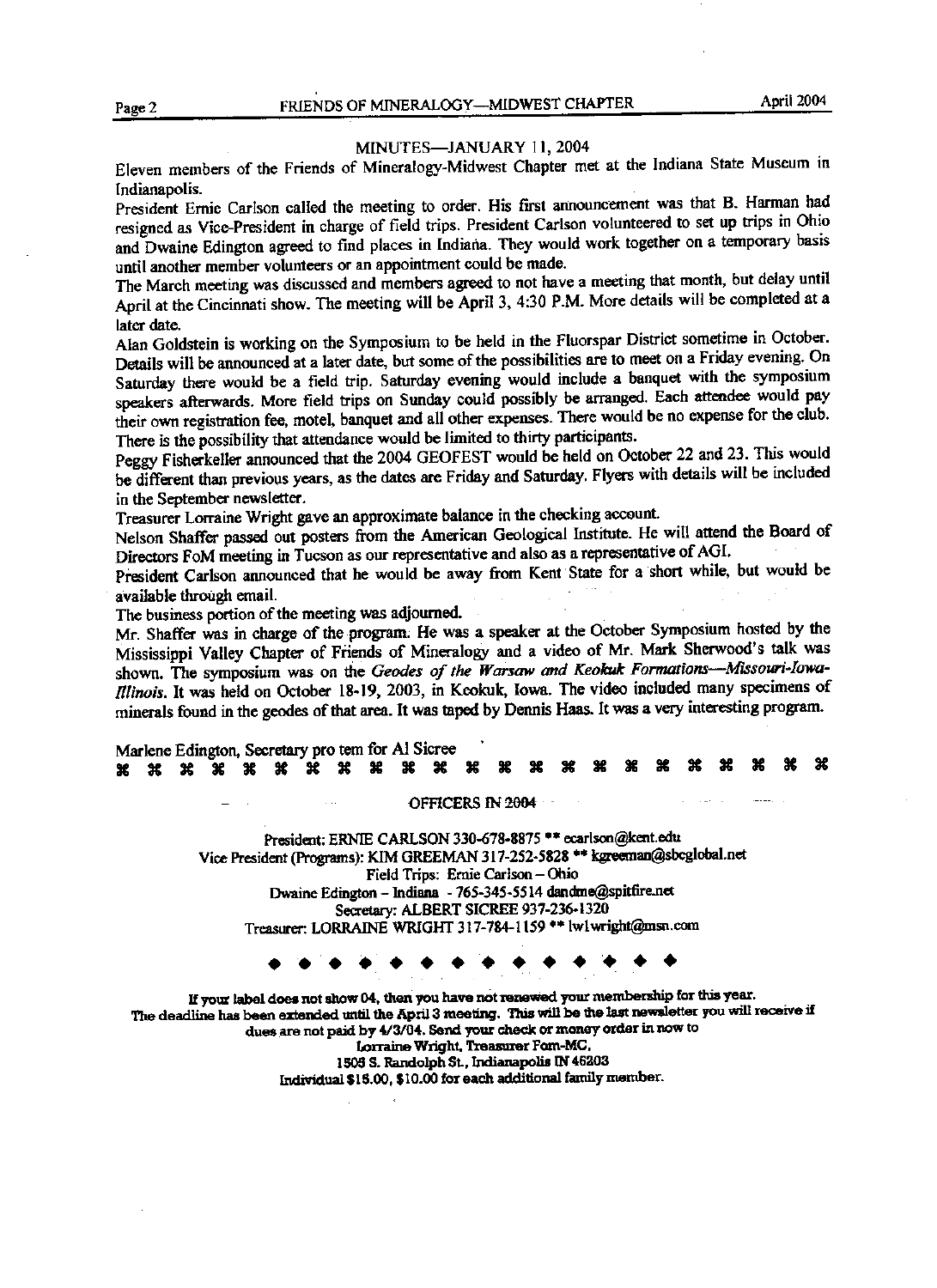### 500 EARTH SCIENCES CLUB OF INDIANAPOLIS

Cordially invites you to join with them on

### JUNE 13, 2004, 2:00 P.M.

to hear a presentation by

## TERRY HUIZING

### "BEAUTY OF MIDWEST MINERALS"

Mr. Huizing is a retired chemical engineer and for the past twenty-five years has been Curator of Mineralogy at the Cincinnati Museum Center and a consulting editor for Rocks & Minerals magazine. Previously he was active in the Midwest Federation of Mineralogical and Geological Societies, serving as president in 1975. The American Federation Scholarship Foundation honored him in 1991 for "Distinguished Achievement in the Field of Earth Sciences." He most recently coedited, with Dr. R. Peter Richards, the extraLapis English volume on calcite, authoring a number of the articles. His introductory article was awarded the best article in extraLapis English for 2003 by the Friends of Mineralogy. Mr. Huizing's photography was recently featured in the book "The Grandmasters of Mineral Photography", published in 2004.

His interests, besides calcite, include minerals of the Midwestern United States and aesthetic pseudomorphs. His topic, the "Beauty of Midwest Minerals", combine his photographic talents with the story behind the occurrence of minerals found in the Midwestern states, particularly Indiana.

### NORTH EASTWOOD CHRISTIAN CHURCH 9425 E. 30<sup>TH</sup> STREET, INDIANAPOLIS, INDIANA

Located between Post Road and Mithoeffer Street on the south side of 30<sup>th</sup> Street. Enter by the first canopied door from the parking lot. From I-70 take Post Road North to  $30<sup>th</sup>$  Street, turn east on  $30<sup>th</sup>$  to the church. For further directions or information, please contact President Ann Richardson 317-570-0713--annRArichardson@aol.com or

> Program Chairman Len Gritzer 317-232-6769-leng@indy.net Secretary Mariene Edington 765-345-5514-dandme@spitfire.net

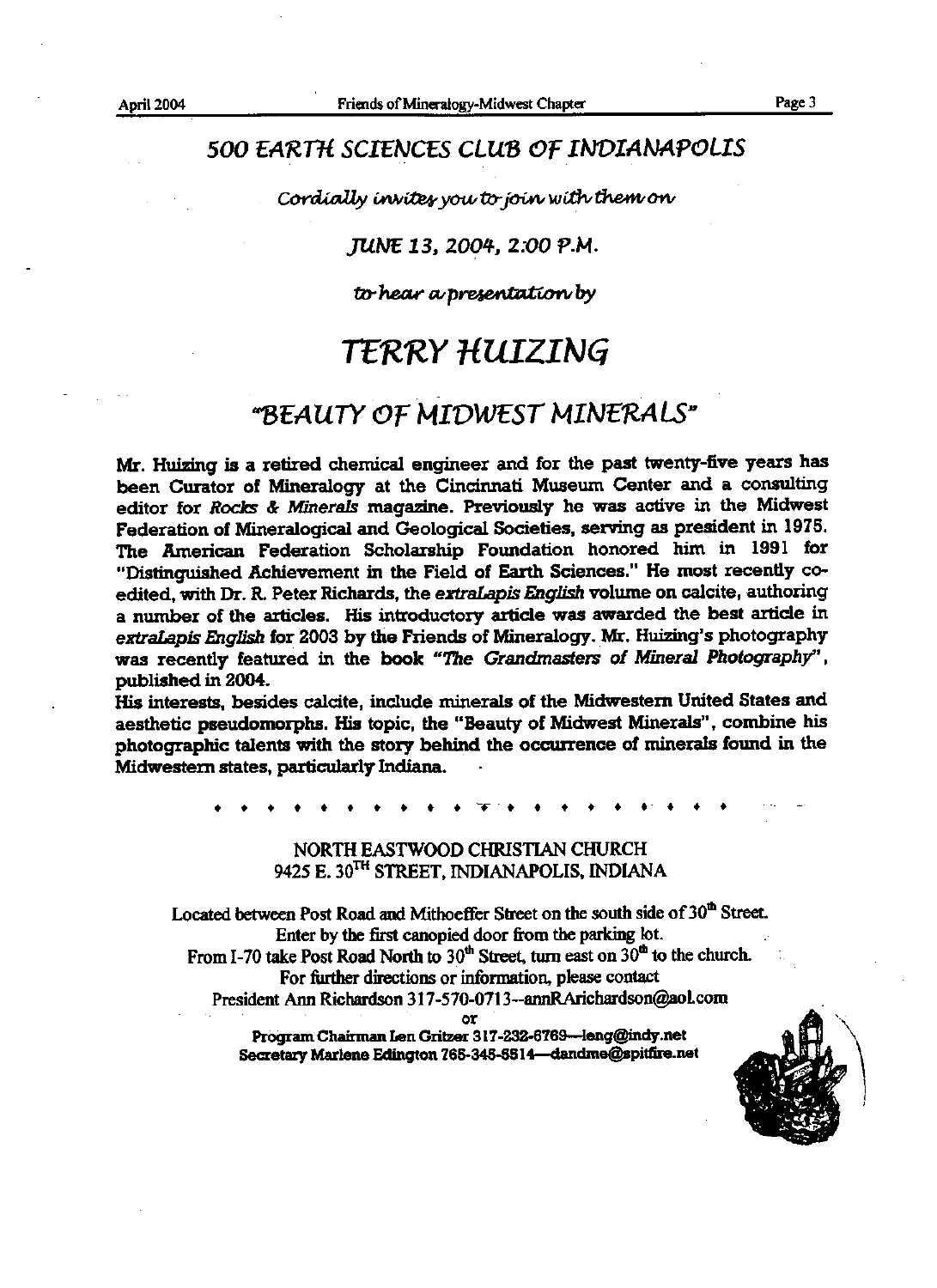FIELD TRIPS: Unfortunately, as of the mailing of this newsletter there have been no field trips set up for the upcoming months. As on page 1 Mr. Carlson stated that the quarry in Millersville has been closed and many others have been closed to collectors. Mr. Edington tried to get in touch with IMI at Pendleton, but was unsuccessful. These two members will continue to contact places to arrange a field trip. They ask that any of the members that have an idea or suggestion to please let them know. Any member can arrange a field trip. They would also like to be notified of the members that are truly interested in going on field trips. In the event that a trip can be arranged and it is between newsletters, give a telephone number or email so you can be contacted.

| umber or email so you can be contacted. |  |  |  |  |  |  |  |  |  |  |  |  |  |  |  |  |  |  |  |  |  |  |
|-----------------------------------------|--|--|--|--|--|--|--|--|--|--|--|--|--|--|--|--|--|--|--|--|--|--|
|                                         |  |  |  |  |  |  |  |  |  |  |  |  |  |  |  |  |  |  |  |  |  |  |

#### A GEOLOGIST REMINISCES ABOUT DIAMONDS

When we think of diamonds, most of us think of South Africa, for the fabulous mines of that country has been the major source of diamonds for nearly a century. There are many stories about the discovery of the various mines, and of the amazing diamonds that have been recovered during the history of mining in South Africa. One of the more memorable experiences of my life was a visit to the Primier Mine at Kimberly, South Africa, as a young geologist in 1964. Even more memorable was the visit my wife and I made during that trip to Kimberly in 1964, to a 'house' where diamonds were sorted and graded. I'm not sure that a visit like that would be possible anymore.

But the diamond scene has changed dramatically in the last twenty years. Vast quantities of diamonds have been recovered from the Yakutsk area in Siberia. These stones have had an important influence on the world's diamond market. In the late 1970s diamonds were discovered in the desert regions of northwestern Australia. Interestingly the diamond bearing area of Australia has been called 'the Kimberlies' for nearly a century! The Kimberly region of Australia is now the leading producer of diamonds in the world

Even more recently, a diamond rush in the Northwest Territories of Canada has become the greatest mineral rush ever in North America. Rumors of amazingly rich diamond pipes provide fuel for the stories of this new diamond district. And diamond exploration has been ongoing for nearly 15 years in the Great Lakes region. Diamonds up to 20 carats in weight were discovered in the glacial drift in Wisconsin over a century ago. The sources of these diamonds have remained a mystery. However, the discovery of the Kimberlites in Northern Michigan between Crystal Falls and Escanaba has certainly focused the search! Kimberlites are very difficult to find because they are very small features. They form as small, very explosive circular 'pipe-like' volcanic necks only a few hundred feet across. The rock in Kimberlites originates in the earth's mantle, perhaps a hundred miles deep. The rock, including the diamonds, is carried to the earth's surface by gases escaping from the mantle. As the material approaches the surface, expansion of the gas causes intense brecciation of the crustal rocks as well as the Kimberlite itself. One of the most characteristic features of Kimberlites is the mixture of a wide variety of rock types, mostly in fragments less than one inch in diameter.

Kimberlites also contain some very distinctive minerals. Pinkish red pyrope garnets and emerald green chrome diopside along with lustrous black metallic crystals of limonite and brassy yellow books of phlogopite mica are sprinkled throughout the dark greenish black matrix that is often very altered to serpentine. Most Kimberlites are geologically very 'young'. In South Africa, Australia, Siberia and Michigan, they appear to be Cretaceous in age. The Kimberlites in the Northwest Territories of Canada even contain wood fragments! Again I remember our experience in South Africa, where the diamonds were separated from the host Kimberlite. The process evidently resulted in the separation of various mineral concentrates, for I recall walking on a path whose surface was red pyrope garnets, and another path surfaced with emerald green chrome diopside. These brilliant paths leading to the diamond-sorting house were at least exciting as the 'yellow brick road' in the Wizard of Oz!

The sorting house was another fascinating place. We were taken in through several sets of doors that had to be keyed simultaneously from both sides. The room was about 20x30 feet with windows on two sides. Long tables lined the walls with windows. A number of workers (mainly women) sorted the diamonds. Each worker had a mound of diamonds to sort and grade by color. The crystals in each pile were limited to a certain size range. One worker had a mound of diamonds all one-half inch or larger. The next worker had a pile of crystals about  $3/8$  to  $1/2$  in diameter, and so on, around the room. Because color is so important to the value of the diamonds, the workers made maximum use of the natural light from the windows. Needless to say, our several hours in the sorting house went by very quickly! I could write on for pages, but I will end this article by saying that diamonds, and the rocks in which they fom, possess many fascinating features.

By Dr. Gene LaBerge, member of the Oshkosh (Wisconsin) Earth Science Club and chairman of MWF Geology Committee, in MWF Executive Committee Report, April 9, 1994 \*\*via Toledo Gem & Rockhound Club, Toledo, Ohio May 1996